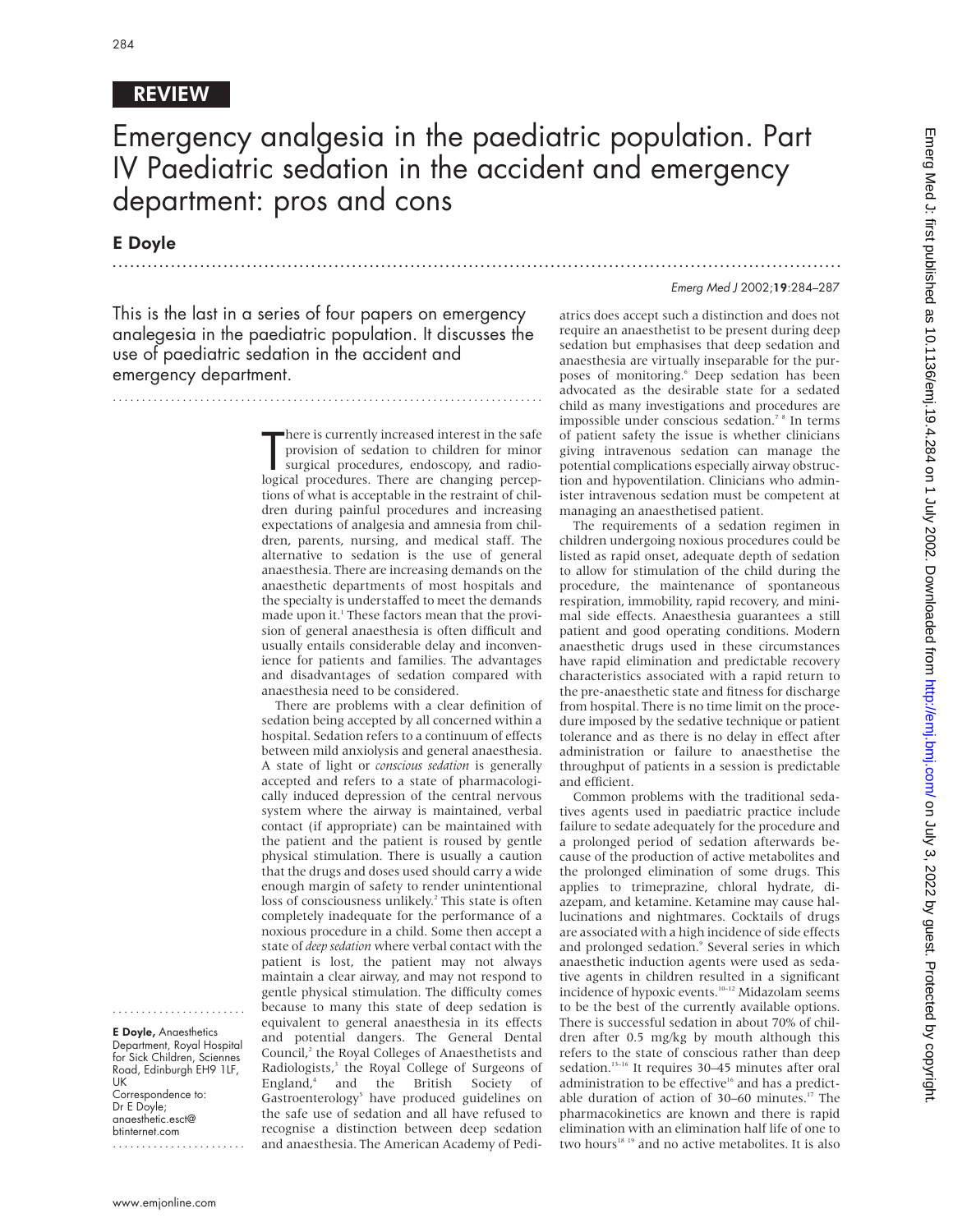readily antagonised by flumazenil. Intravenous midazolam may be used alone shortly before a procedure or in modest doses to enhance the effect of an oral dose during the procedure. Intravenous use is associated with almost immediate effect and a similar rapid predictable recovery in the majority of children.<sup>20</sup>

In accident and emergency (A&E) departments most interventions are likely to be painful and analgesia as well as sedation may be required. Most sedative agents including the benzodiazepines have no analgesic action and attempting to provide analgesia with these alone is likely to result in deep sedation or anaesthesia and techniques where analgesia is combined with sedation are required. This may take the form of a local anaesthetic technique performed with the aid of sedation or intravenous opioid given in an appropriate dose bearing in mind the synergism of sedative drugs and opioids with regard to hypoventilation. Entonox may have a place in providing a combination of sedation and analgesia either used alone or in combination with oral or intravenous drugs. Contraindications to its use must be sought and appropriate training of staff is required. The analgesic effects of entonox cease when its administration stops. If pain after the procedure is likely then some form of longer lasting regional or systemic analgesia should be administered in anticipation of this.

The safe and effective use of midazolam or ketamine for sedation in children undergoing procedures in A&E departments has been described. In general not all children are adequately sedated and in some there is disinhibition or lack of cooperation during the procedure.<sup>21</sup> <sup>22</sup>

Whatever methods or drugs are used to sedate children there is a failure rate. Individuals have varying responses to the same dose of sedative and because of the requirement to err on the side of caution in dosing a significant minority of children will not be adequately sedated with sensible drug dosing and a small number may demonstrate paradoxical hyperexcitement or disinhibition. These problems occur particularly when patients are in pain.<sup>23</sup> The use of a combination of midazolam and pethidine in doses that exceeded most recommendations (up to 0.75 mg/kg of intravenous midazolam and 2.5 mg/kg of intravenous pethidine) and that were designed to produce a state of deep sedation for upper and lower gastrointestinal endoscopy had a failure rate of 3%, an unsatisfactory degree of sedation that did permit endoscopy in 27% and a satisfactory outcome in 70%. There was mild hypoxia in 14% of patients. This emphasises the variability between patients resulting in an unpredictable effect even when generous dosing regimens are used.<sup>24</sup> A technique that has no failure rate is likely to entail excessive dosing for some children and the production of a state equivalent to general anaesthesia in a minority. The possibility of unsuccessful sedation should be made clear to the parents before the procedure. Any system developed for the management of paediatric sedation should accept a significant failure rate and a figure of 10%-20% has been suggested as reasonable.<sup>25</sup>

The safety record of general anesthesia in healthy children for investigations or minor surgical procedures is impressive and if sedation rather than anaesthesia is to be used for these procedures then it should have the same standard of safety with minimal morbidity and mortality in the order of 1/200 000. Some of the reasons for the safety of general anaesthesia under these circumstances bear examination. A child undergoing general anaesthesia will undergo a medical clerking and a personal or family history of anaesthetic problems will be elicited. The cardiovascular and respiratory systems will be examined and baseline observations made. Before anaesthesia the child will be assessed by an anaesthetist and whenever possible fasted for an appropriate length of time. The anaesthetist will tend to err on the side of caution if he or she is a trainee or a non-paediatric anaesthetist and decline to anaesthetise complex or potentially difficult

patients. Anaesthesia will be administered with the help of a trained assistant in a dedicated area equipped to deal with most of the possible complications and the anaesthetist will be familiar with appropriate protocols for the initial management of rare but potentially disastrous complications of anaesthesia. Cardiovascular and respiratory monitoring equipment will be applied before or shortly after induction and left in place until the child has recovered from anaesthesia. Some form of active airway management will be performed. The anaesthetist will remain with the child for the duration of the procedure and react to unacceptable deviations in airway, ventilation or cardiovascular parameters. Postoperatively the child will remain in a recovery room with one to one nursing from an appropriately trained nurse until they fulfil explicit documented criteria for return to a ward. The child will usually be kept in hospital for one to two hours and again fulfil explicit documented criteria before discharge. If sedation is to match this standard of safety then there must also be assessment of patients before sedation, the exclusion of potentially high risk cases, the use of appropriate monitoring equipment and personnel dedicated to the care of the patient during and after the procedure.

There is evidence that current practice in many hospitals when sedating children would not stand up to dispassionate scrutiny in the event of an adverse outcome. In a survey of current practice in 38 hospitals in Scotland when sedating children only three had a formal protocol for paediatric sedation, in one third of hospitals patients were not fasted before the procedure, in nearly 20% no monitoring of any kind was used. There were no deaths but several critical incidents were reported.<sup>26</sup> Of 32 emergency rooms that undertook sedation of children in North America, 40% did not have fasting guidelines and in those with guidelines they were not strictly enforced.<sup>27</sup> In the United States an assessment of adverse drug reports submitted to the FDA between 1967 and 1994 and a survey revealed at least 52 deaths and 27 episodes of serious morbidity including six episodes of permanent neurological damage and 15 prolonged hospitalisations attributed to sedation. The causes of these events were mainly drug overdose, inadequate monitoring, inadequate training of the personnel involved, or premature discharge.<sup>28</sup> A prospective assessment of the complications of sedation and general anaesthesia in 424 children for computed tomography or magnetic resonance imaging demonstrated a significantly higher incidence of adverse effects in the group receiving sedation than in those given general anaesthesia. These included inadequate sedation (16%), hypoxia (2.9%), drug reactions (2%), and other problems (1.8%). Of 376 attempted procedures 6% were unsuccessful. There was one adverse event in the general anaesthetic group related to failure of an item of equipment.<sup>29</sup> A prospective comparison of the incidence of hypoxic episodes during upper gastrointestinal endoscopy in healthy children with either sedation or anaesthesia demonstrated an incidence of 89% for mild hypoxia  $(S<sub>p</sub>O<sub>2</sub> < 95%)$  and 50% for severe hypoxia  $(S<sub>p</sub>O<sub>2</sub> < 90%)$  in the group given sedation compared with incidences of 5% and zero respectively in the anaesthetised patients.<sup>30</sup> Although these are not life threatening complications they provoke thought and there is cause for concern about the relative risks of sedation compared with anaesthesia in children. It is important to bear in mind here the concept of statistical power. A trouble free series of several hundred sedations does not demonstrate equivalent safety to general anaesthesia if a serious adverse event occurs only once in several thousand cases whichever technique is used.

Groups who are likely to present problems during sedation are largely predictable and include neonates and children aged less than 6 months, those with renal or hepatic impairment, respiratory distress, abnormalities of the airway, CNS disease, and patients on multiple drug therapies. Given the potential risk of regurgitation and aspiration during inadvertent deep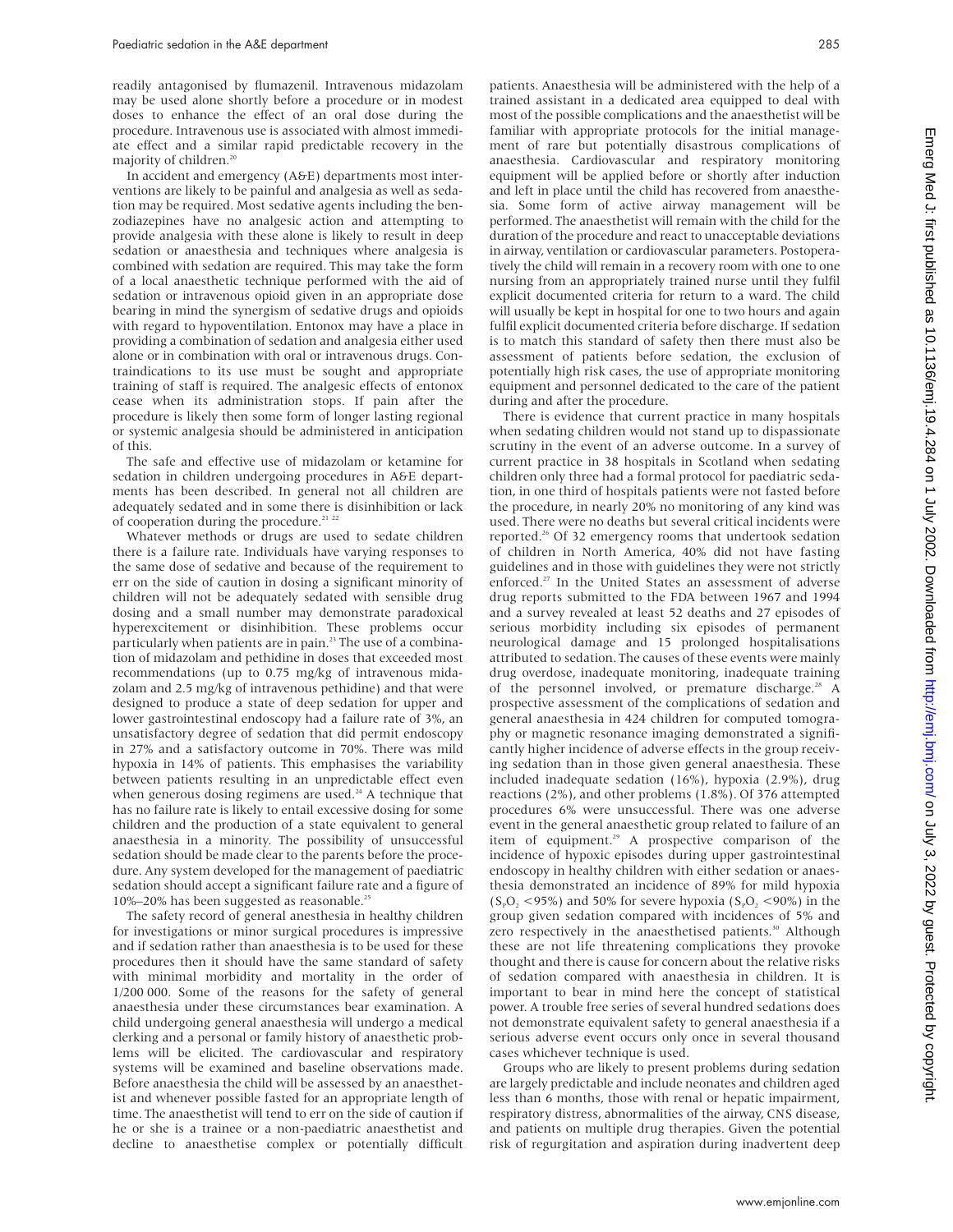sedation all candidates for sedation should be fasted in the same way as children undergoing a general anaesthetic. Toddlers and infants are often more difficult to sedate adequately than older children. These are also the children who will quickly become severely hypoxic in the event of airway obstruction as they have a higher oxygen consumption than older children. Small children are also less amenable to distraction, parental separation, and counselling than older children and venous access can be difficult. It may be appropriate for a sedation policy to specifically exclude children below a certain age and 5 years may be a reasonable cut off. The drugs given should be recorded. Observation of the child and of the monitor(s) should be performed by someone with this as their only responsibility. This should continue until the child meets criteria for adequate recovery from sedation. Monitoring of the child should entail a minimum of continuous pulse oximetry while breathing air as a monitor of hypoventilation and some assessment of the degree of sedation. The intermittent recording of respiratory rate has been shown to be a late and insensitive monitor of hypoventilation<sup>31</sup><sup>32</sup> and this cannot be relied upon to give an early warning of this problem. The use of pulse oximetry while breathing air is a more sensitive monitor of hypoventilation<sup>33</sup> and in the absence of other causes of hypoxia such as impaired gas exchange, mild hypoxia (arterial oxygen saturation <94%) indicates hypoventilation. The observed values should be recorded for on a time based anaesthetic type record for audit and medicolegal purposes.

In North America and Europe anaesthesia and sedation in appropriate patients are often administered by trained nurses $34$  and, given the difficulty in obtaining anaesthetic time for many departments, there would seem to be scope for the development of this role in the administration and monitoring of sedative drugs to children. Sedation by nurses is currently used in a small number of paediatric hospitals in the UK to provide sedation of children for radiological investigations. Nurses can assess patients according to an agreed protocol, prescribe and administer drugs, monitor the effects of this during a procedure, and assess the patient before discharge. Nurses tend to be more permanent members of staff than trainee doctors in A&E departments and the investment in training them could be recouped over time. The role of play specialists during procedures under sedation could probably also be expanded with benefit. The role of distraction and play therapy during the induction of anaesthesia, procedures performed under sedation in operating theatres, and in chronically ill children undergoing repeated noxious interventions is well described. A comprehensive approach to providing sedation for noxious procedures should include expertise of this type. The question of parental presence during the procedure should also be considered in departmental protocols. If a child is not anaesthetised then there is likely to be a wish from many parents to remain with the child during the procedure and this may or may not be considered acceptable by the department. The medical and nursing staff involved in giving sedation to children will require adequate training. Issues that need to be considered and incorporated in an audit system are whether the staff involved should have a current PALS provider certificate, how frequently staff should perform sedation to remain competent, and the frequency of mandatory updates on paediatric sedation and resuscitation.

A successful programme of sedation in children will probably require

- acceptance that this is not necessarily an easier or cheaper option than general anaesthesia
- commitment from senior doctors and nurses within the department
- the production of protocols with indications for sedation, contraindications, fasting requirements, a consent form,
- the possible exclusion of children below a certain age
- the provision of dedicated time in the form of an "operating list" with adequate medical, nursing, and other staffing
- an expectation of a significant number of failures that are referred for the procedure under general anesthesia
- adequate monitoring equipment and recovery facilities
- an effective audit system.

With the investment of considerable time and effort a department should be able to ensure that procedures are performed in children under sedation with a standard of safety that which is similar to general anaesthesia. The main drawback in a well organised system should be a significant failure rate that requires subsequent general anaesthesia for the child.

#### SUMMARY

Children and infants exposed to a noxious stimulus feel pain to the same extent as adults. For a child, the unfamiliar and frightening environment of the A&E department can compound and heighten their experience of pain. Provision of anlagesia to children in A&E is currently often inadequate because of poor pain recognition and assessment and staff inexperience.

In the four papers in our series on paediatric pain relief we have discussed several ways of improving paediatric pain relief in the A&E department. Children's pain shoul be assessed and quantified using objective pain relief. Effective analgesic agents should be given in adequate dose and appropriate route for the type and level of pain suffered. Physical methods of pain relief can be used such as splints and dressings. Psychological methods of pain relief and anxiolysis range from play therapy and guided imagery to providing a department decorated in a "child friendly" style, with children seen in an area audio-visually separate from adult patients where possible. Conscious sedation can be effectively used to improve a child's experience of unpleasant procedures.

By tackling these issues we can relieve pain and ultimately improve the experience of children attending our A&E departments.

#### **REFERENCES**

- Audit Commission. Anaesthesia under examination. London: Audit Commission, 1997.
- 2 General Dental Council. Report of an expert working party of the Standing Dental Advisory Committee. General Anaesthesia, sedation and resuscitation in dentistry. (The Poswillo Report.) London: General Council, 1990.
- 3 Royal Colleges of Anaesthetists and Radiologists. Report of a Joint Working Party. Sedation and anaesthesia in radiology. London: Royal Colleges of Anaesthetists and Radiologists, 1992.
- 4 Royal College of Surgeons of England. Commission of the provision of surgical services. Report of the working party on guidelines for sedation by non-anaesthetists. London: Royal College of Surgeons, 1993.
- 5 Bell GD, McCloy RF, Charlton JE, et al. British Society of Gastroenterology: report of a working party of the Endoscopy Committee. Recommendations for standards of sedation and monitoring during gastrointestinal endoscopy. Gut 1991;32:823-7
- 6 Guidelines for monitoring and management of pediatric patients during and after sedation for diagnostic or therapeutic procedures. Pediatrics 1992;89:1110–15.
- 7 Spear RM. Deep sedation for radiological procedures in children: enough is enough. Paediatr Anaesth 1993;3:325-7.
- 8 Murphy MS. Sedation for invasive procedures in paediatrics. Arch Dis Child 1997;77:281–6.
- 9 Cote CJ. Sedation for the pediatric patient. Pediatr Clin North Am 1994;41:31–58.
- 10 Bloomfield EL, Masaryk TJ, Caplin A. Intravenous sedation for MR imaging of the brain and spine in children: pentobarbital versus propofol. Pediatr Radiol 1993;186:93-7.
- 11 Strain JD, Cambell JB, Harvey LA, et al. IV nembutal: safe sedation for children undergoing CT? Am J Radiol 1988;151:975-9.